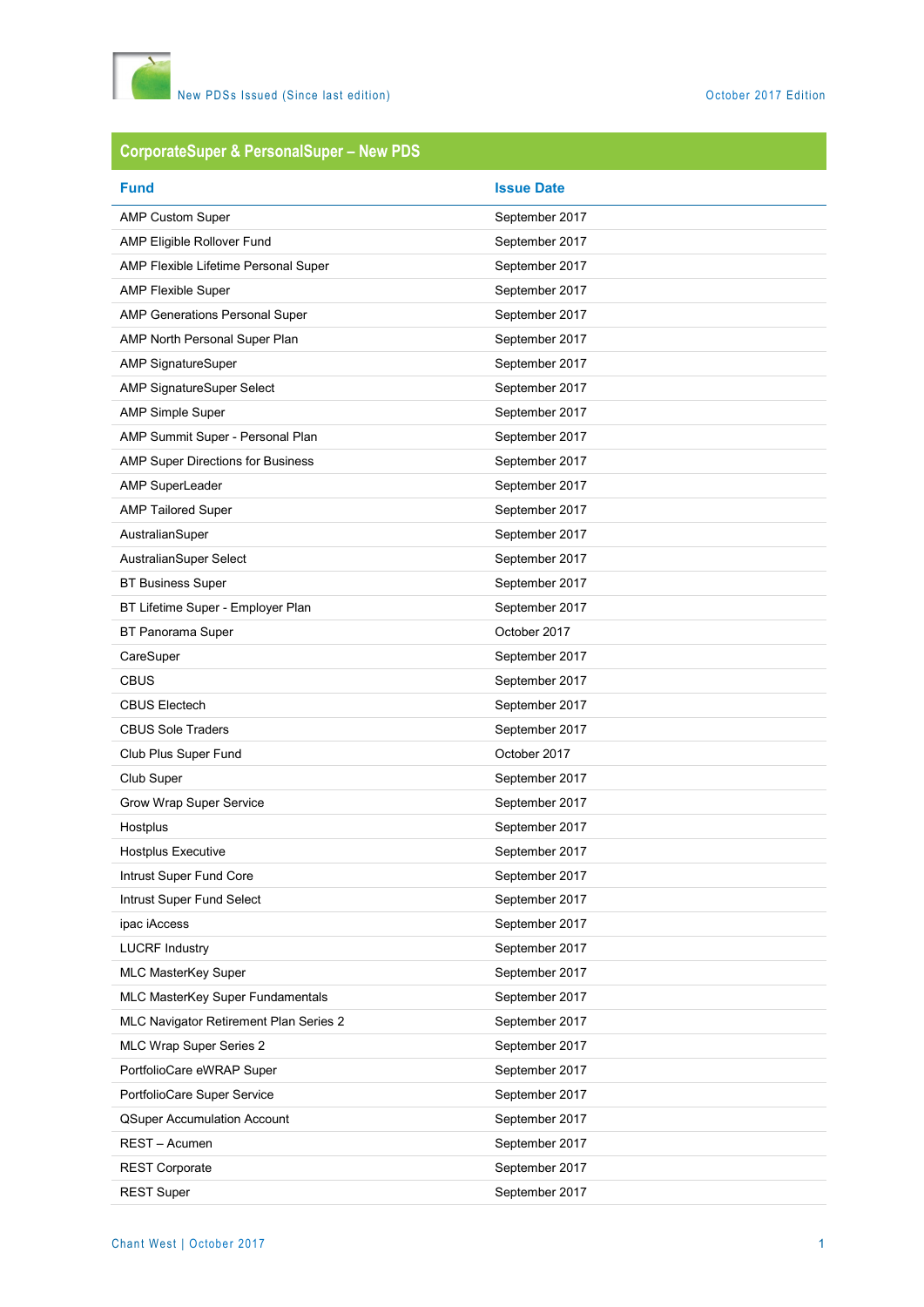

## New PDSs Issued (Since last edition) and the control of the Control of the October 2017 Edition

| Sunsuper for life Corporate - Super savings account<br>September 2017 |  |
|-----------------------------------------------------------------------|--|
| Sunsuper for life Super-savings account<br>September 2017             |  |
| SuperTrace Eligible Rollover Fund<br>September 2017                   |  |

## **CorporateSuper & PersonalSuper – New Supplementary PDS**

| <b>Fund</b>                            | <b>Issue Date</b>                                      |
|----------------------------------------|--------------------------------------------------------|
| AMP Flexible Super - Super Protection  | October 2017 (Insurance)                               |
| AMP North - Super Guarantee            | September 2017 (IBR, Investments)                      |
| AMP North Personal Super Plan          | September 2017 (Investments)                           |
| AMP Summit Super - Personal Plan       | September 2017 (Investments)                           |
| Asgard Elements Super Account          | September 2017 (Supplementary, Investments)            |
| Asgard Employee Super Account          | September 2017 (Insurance, Supplementary, Investments) |
| Asgard eWRAP Super Account             | September 2017 (IBR, Supplementary, Investments)       |
| Asgard Infinity eWRAP Super Account    | September 2017 (Investments, IBR, Supplementary)       |
| <b>Asgard Super Account</b>            | September 2017 (Investments, Supplementary)            |
| AustralianSuper                        | October 2017 (Insurance)                               |
| BT Compact SuperWrap Personal Super    | September 2017 (Supplementary)                         |
| BT SuperWrap Personal Super            | September 2017 (Supplementary)                         |
| CitiChoice SuperWrap                   | September 2017 (Supplementary)                         |
| ipac iAccess                           | September 2017 (Investments)                           |
| Macquarie Super Accumulator            | September 2017 (Supplementary)                         |
| Macquarie Super Consolidator           | September 2017 (Supplementary)                         |
| Macquarie Super Manager                | September 2017 (Supplementary)                         |
| <b>NGS Super</b>                       | September 2017 (Update)                                |
| Perpetual MySuper                      | October 2017 (Update)                                  |
| <b>Perpetual Select</b>                | October 2017 (Update)                                  |
| Perpetual Select Employer              | October 2017 (Update)                                  |
| Portfolio Administrator SuperWrap      | September 2017 (Supplementary)                         |
| Russell iQ Super - Personal            | September 2017 (Fees, Investments)                     |
| Vitality SuperWrap Personal Super Plan | September 2017 (Supplementary)                         |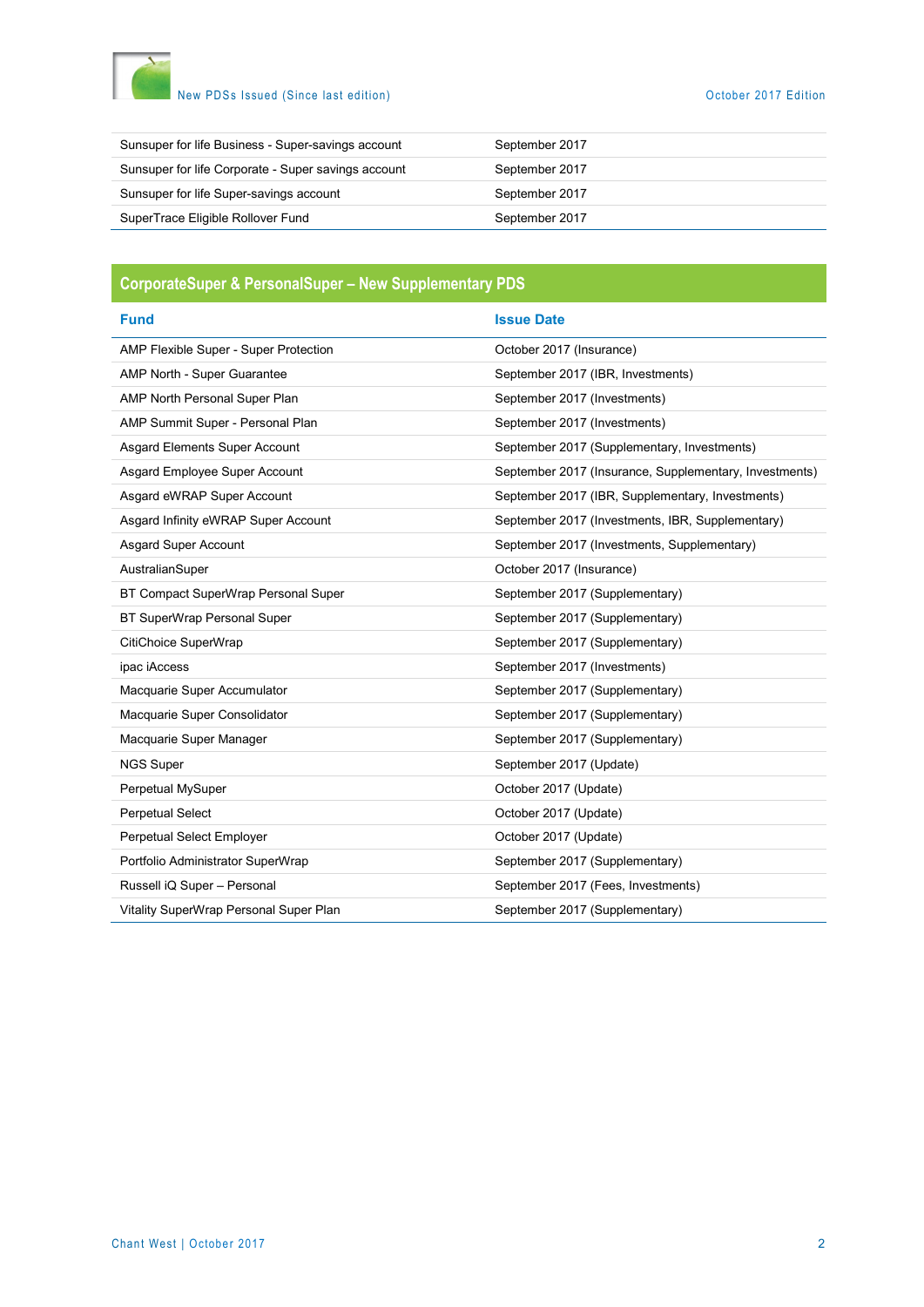

#### **Pension Research – New PDS**

| <b>Fund</b>                                              | <b>Issue Date</b> |
|----------------------------------------------------------|-------------------|
| AMP Flexible Super - Retirement                          | September 2017    |
| AMP Generations Personal Pension Plan                    | September 2017    |
| AMP North Personal Pension Plan                          | September 2017    |
| AMP SignatureSuper Allocated Pension                     | September 2017    |
| AMP Summit Super - Personal Pension Plan                 | September 2017    |
| AustralianSuper Choice Income                            | September 2017    |
| BT Panorama Super                                        | October 2017      |
| CareSuper Pension                                        | September 2017    |
| CBUS Super Income Stream                                 | September 2017    |
| Club Income Stream                                       | September 2017    |
| <b>Club Plus Allocated Pension</b>                       | October 2017      |
| Grow Wrap Pension Service                                | September 2017    |
| Hostplus Pension Plan                                    | September 2017    |
| Intrust Super Stream                                     | September 2017    |
| ipac iAccess Pension                                     | September 2017    |
| <b>LUCRF Pensions</b>                                    | September 2017    |
| MLC MasterKey Pension                                    | September 2017    |
| MLC MasterKey Pension Fundamentals                       | September 2017    |
| MLC Navigator Retirement Plan Series 2 - Pension Service | September 2017    |
| MLC Wrap Super Series 2 - Pension Service                | September 2017    |
| PortfolioCare eWRAP Pension                              | September 2017    |
| PortfolioCare Pension Service                            | September 2017    |
| QSuper Income Account                                    | September 2017    |
| <b>REST Pension</b>                                      | September 2017    |
| Sunsuper for life - Income account                       | September 2017    |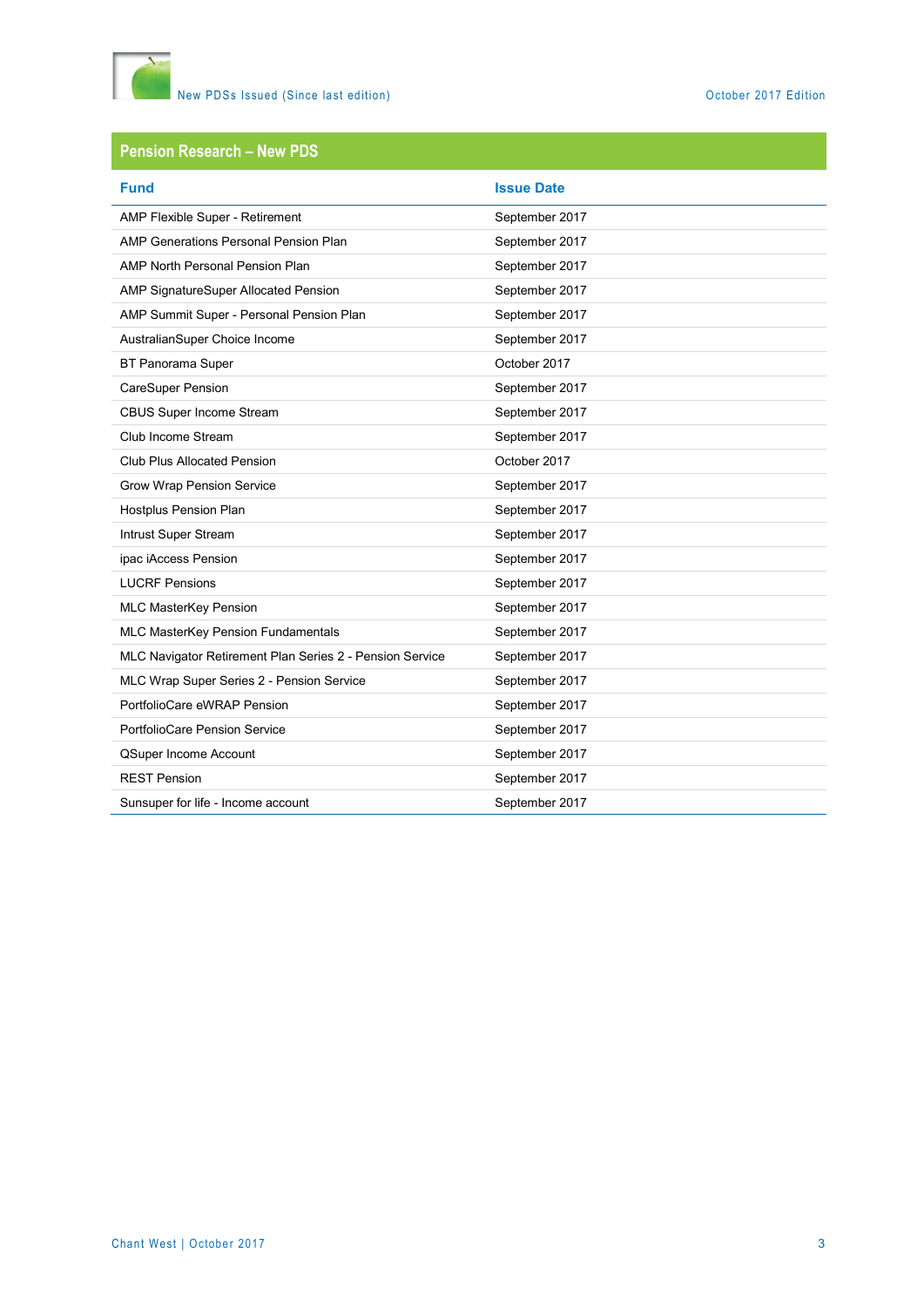

## **Pension Research – New Supplementary PDS**

| <b>Fund</b>                                              | <b>Issue Date</b>                                |
|----------------------------------------------------------|--------------------------------------------------|
| AMP North - Pension Guarantee                            | September 2017 (IBR, Investments)                |
| AMP North Personal Pension Plan                          | September 2017 (Investments)                     |
| AMP Summit Super - Personal Pension Plan                 | September 2017 (Investments)                     |
| Aon Master Trust Pension Essentials                      | September 2017 (Supplementary)                   |
| <b>Asgard Allocated Pension</b>                          | September 2017 (Investments, Supplementary)      |
| Asgard Elements Pension Account                          | September 2017 (Investments, Supplementary)      |
| Asgard eWRAP Pension Account                             | September 2017 (IBR, Supplementary, Investments) |
| Asgard Infinity eWRAP Pension Account                    | September 2017 (IBR, Supplementary, Investments) |
| Australian Catholic Super & Retirement Allocated Pension | September 2017 (Supplementary)                   |
| AvSuper                                                  | September 2017 (Fees, Supplementary)             |
| BT Compact SuperWrap Pension                             | September 2017 (Supplementary)                   |
| BT SuperWrap - Allocated Pension Plan                    | September 2017 (Supplementary)                   |
| ipac iAccess Pension                                     | September 2017 (Investments)                     |
| Macquarie Pension Consolidator                           | September 2017 (Supplementary)                   |
| Macquarie Pension Manager                                | September 2017 (Supplementary)                   |
| NGS Super Income account                                 | September 2017 (Update)                          |
| <b>Perpetual Select</b>                                  | October 2017 (Update)                            |
| Vitality SuperWrap Pension Plan                          | September 2017 (Supplementary)                   |